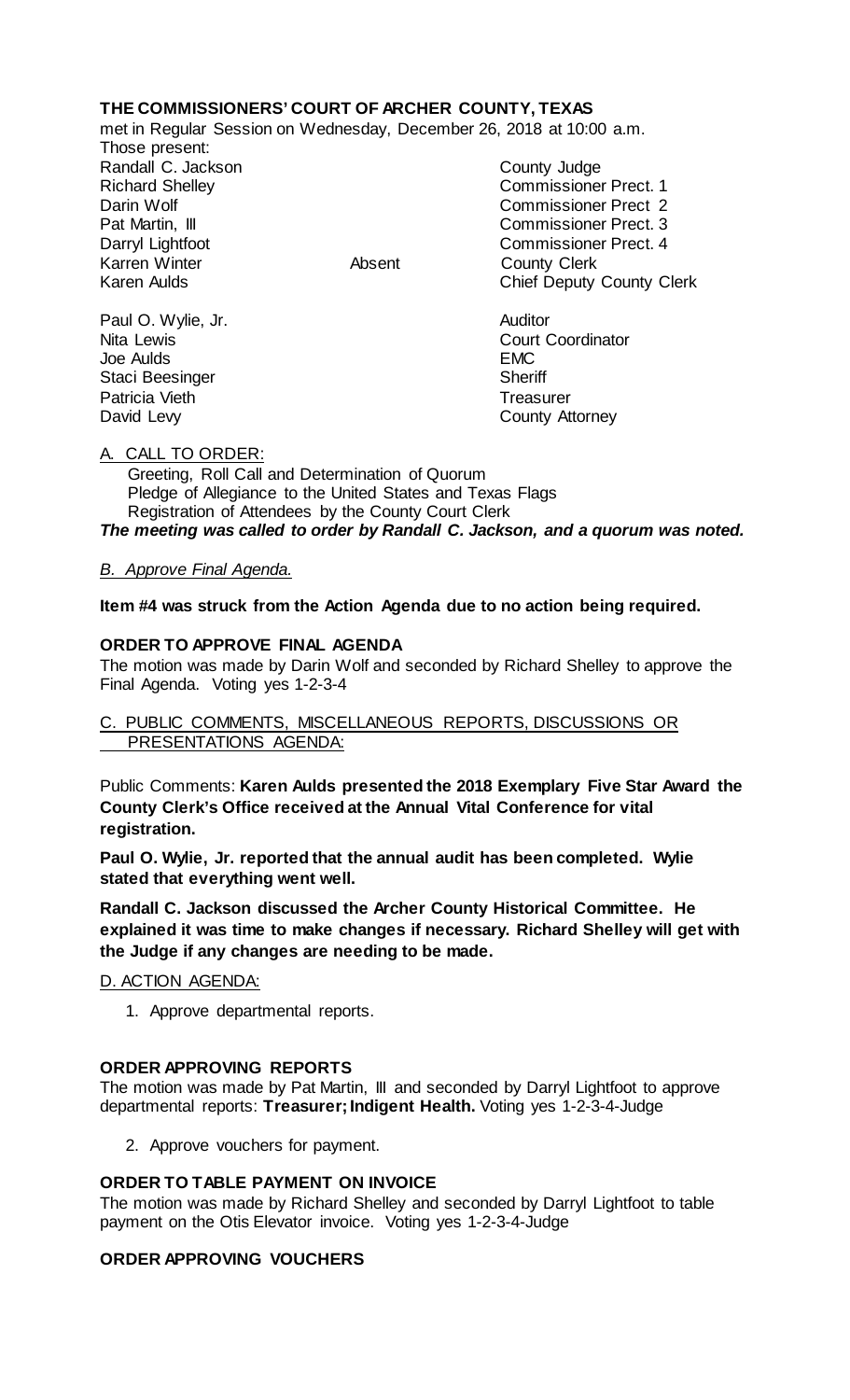The motion was made by Richard Shelley and seconded by Pat Martin, III to approve vouchers for payment. Voting yes 1-2-3-4-Judge

3. Approve payroll reports.

### **ORDER APPROVING REPORTS**

The motion was made by Darin Wolf and seconded by Pat Martin, III to approve payroll reports. Voting yes 1-2-3-4-Judge

- 4. Approve line item transfers. **Removed.**
- 5. Approve Education Certificates.

#### **ORDER APPROVING CERTIFICATES**

The motion was made by Randall C. Jackson and seconded by Richard Shelley to approve education certificates: **Dawn Vieth; Karren Winter**. Voting yes 1-2-3-4-Judge

- 6. Approve Publisher's Certificates. **No action taken.**
- 7. Approve Elected Officials' Bonds. (Tabled item from December 10, 2018 agenda)

Bonds for approval: **County Judge; District Clerk; County Clerk; Treasurer; Commissioner Precinct 2; Commissioner Precinct 4; Justice of the Peace, Precinct 1; Justice of the Peace, Precinct 2; Justice of the Peace, Precinct 3 and Justice of the Peace, Precinct 4**

# **ORDER APPROVING BONDS**

The motion was made by Darryl Lightfoot and seconded by Pat Martin, III to approve Elected Officials' Bonds. Voting yes 1-2-3-4-Judge

**8.** Discuss and/or take action on Computer and Computer Software. **Randall C. Jackson discussed the purchase of software and computer in the amount of \$5,000.00 annually for Justice of the Peace, Precinct 3 office.** 

**Staci Beesinger reported that the Dispatch computer's fan motors went out. Net Essentials came out on Christmas Day. Beesinger stated that their computers may need to start being replaced.**

**Randall C. Jackson discussed the District Clerk needed to add 2 computers to rotation contract at a cost of \$310.00/month and County Attorney needed to add a laptop to rotation contract at a cost of \$145.00/month. David Levy requested to withdraw his request. Jackson asked to table both requests.**

#### **ORDER APPROVING COMPUTER AND SOFTWARE**

The motion was made by Randall C. Jackson and seconded by Richard Shelley to approve computer and software for JP 3. Voting yes 1-2-3-4-Judge

- **9.** Discuss and/or take action on a *POW \* MIA Ceremonial Display.* **Randall C. Jackson advised the Court that Derrell Beesinger had approached him about a POW/MIA display. Richard Shelley reported that there was a POW/MIA flag on the Courthouse flag pole now. Shelley suggested a separate flag pole for POW/MIA flag instead of housing the display. No action taken.**
- **10.** Discuss Bond Refinancing. **Randall C. Jackson and Paul O. Wylie, Jr. discussed the 2008 bonds for the Archer County Law Enforcement Building were 4% interest. Wylie advised the new bond amount would be 2.68% interest. The new interest rate would save the County \$115,000.00 over 10 years.**